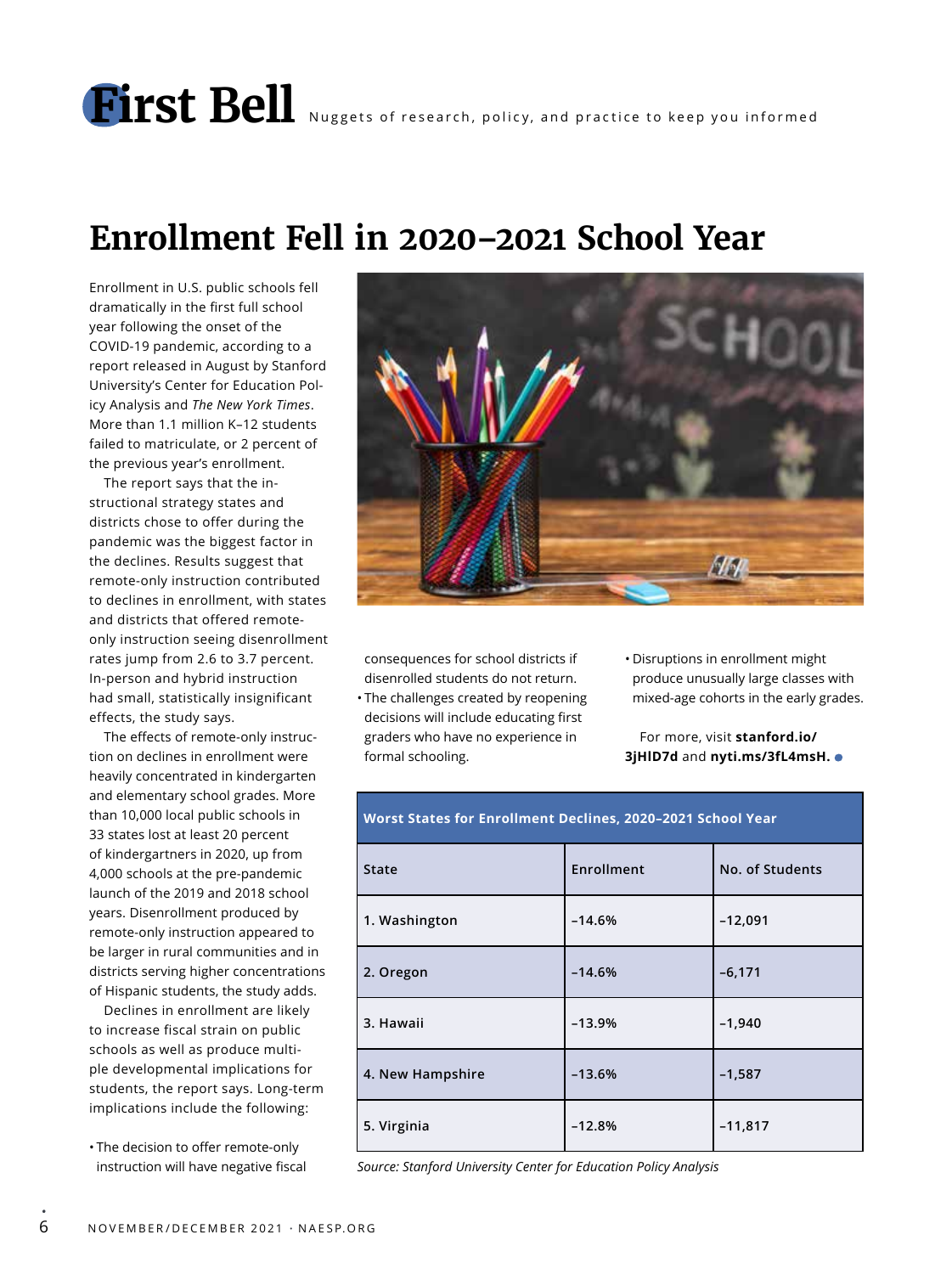# **Pandemic Affecting Students' Mental Health, Parents Say**

#### Parents reported increases in mental health conditions and concerning behaviors in their children.





In a McKinsey survey of more than 16,000 U.S. parents with schoolaged children, 35 percent said they were "very" or "extremely" concerned about their child's mental health. About 80 percent of parents reported some level of concern about their child's mental health or social and emotional health and development since the pandemic began, with concerns about mental health slightly lower among parents of early elementary school students.

Parents reported increases in clinical mental health conditions among their children, with a 5 percent increase in anxiety and a 6 percent

increase in depression. They also reported increases in behaviors such as social withdrawal, self-isolation, lethargy, and irrational fears.

Students didn't just miss out on learning during the pandemic, the survey says. Some lost family members, some witnessed their caregivers lose jobs and income, and most experienced increased social isolation. If unaddressed, such mental health challenges can influence children's learning, attendance, and ability to complete schoolwork.

"Broader student well-being is not independent of academics," the report says. "Parents whose children have fallen significantly behind academically are one-third more likely to say that they are 'very' or 'extremely' concerned about their children's mental health. Black and Hispanic parents are seven to nine percentage points more likely than white parents to report higher levels of concern."

Visit mck.co/3CspfCJ to read more.  $\bullet$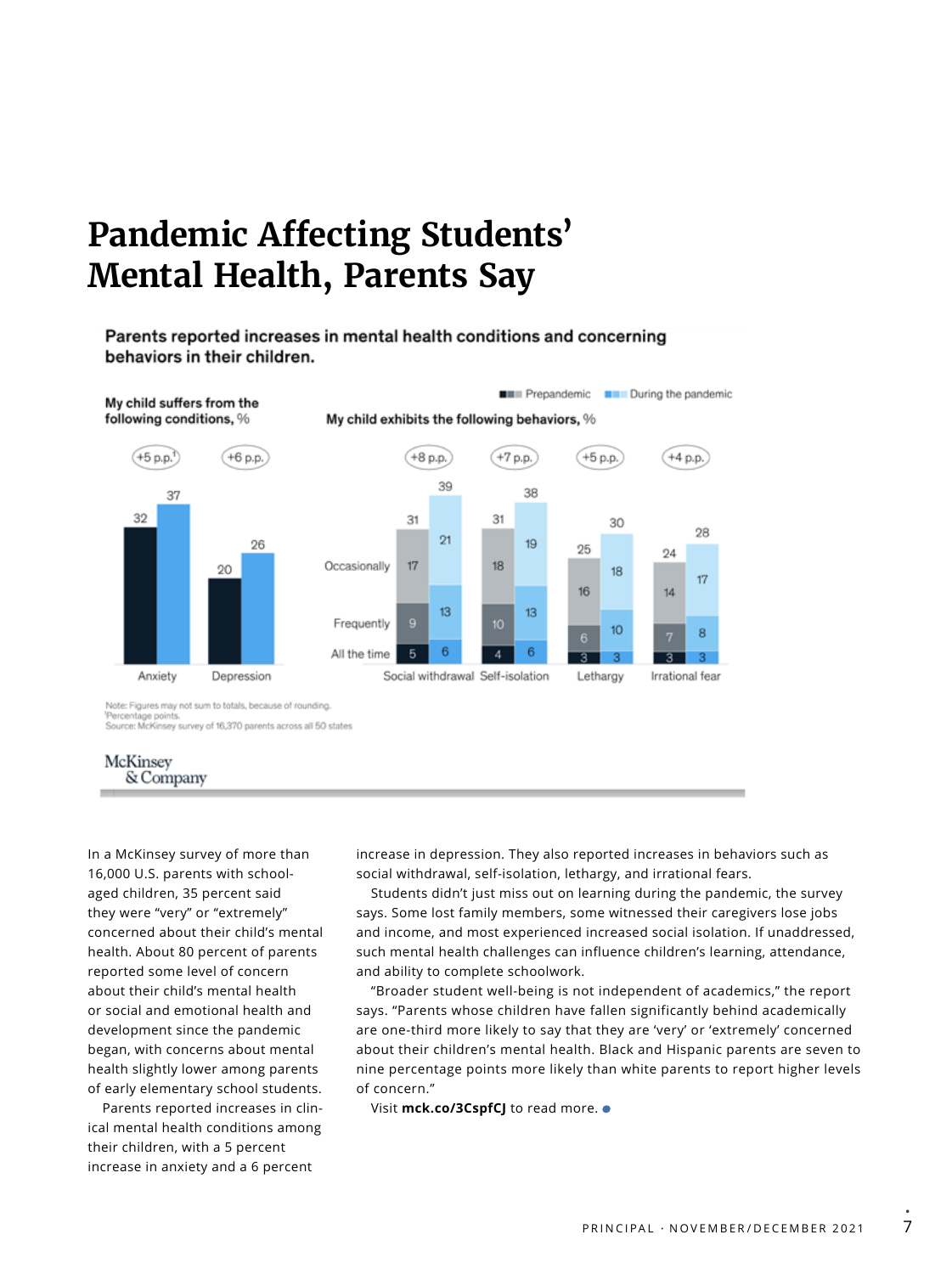# **Gifted Programs Fail to Deliver for Low-Income, Black Students**

Black students benefit less from participating in gifted education programs than white students, according to a peer-reviewed study released in April by education scholars Christopher Redding and Jason A. Grissom, "Do Students in Gifted Programs Perform Better? Linking Gifted Program Participation to Achievement and Nonachievement Outcomes."

Analyzing data for 1,340 students who participated in elementary gifted education programs, the study found that gifted and talented programs improved achievement for high-ability students in reading and math nationwide. In reading, however, affluent students appeared to get more out of gifted education programs than students from families with lower incomes did.

The average student receiving gifted services saw his or her reading achievement scores increase from the 78th to 80th percentile, irrespective of race or income. But low-income students and Black students in gifted programs didn't realize net achievement gains in reading.

Although advocates for gifted education programs have worked to improve access to programs in recent years, the study findings suggest that access to gifted education programs isn't the only issue. "It may not just be about getting into gifted programs, but how well the programs serve those students once they are admitted," it says.

The findings shouldn't suggest that gifted programs aren't capable of supporting high-ability students



from historically marginalized student populations, the authors note. But differences in achievement suggest that educators should examine their gifted education programming to assess whether it serves the needs of culturally and linguistically diverse students adequately. To read the report, visit **bit.ly/3jF41IV.** 

•